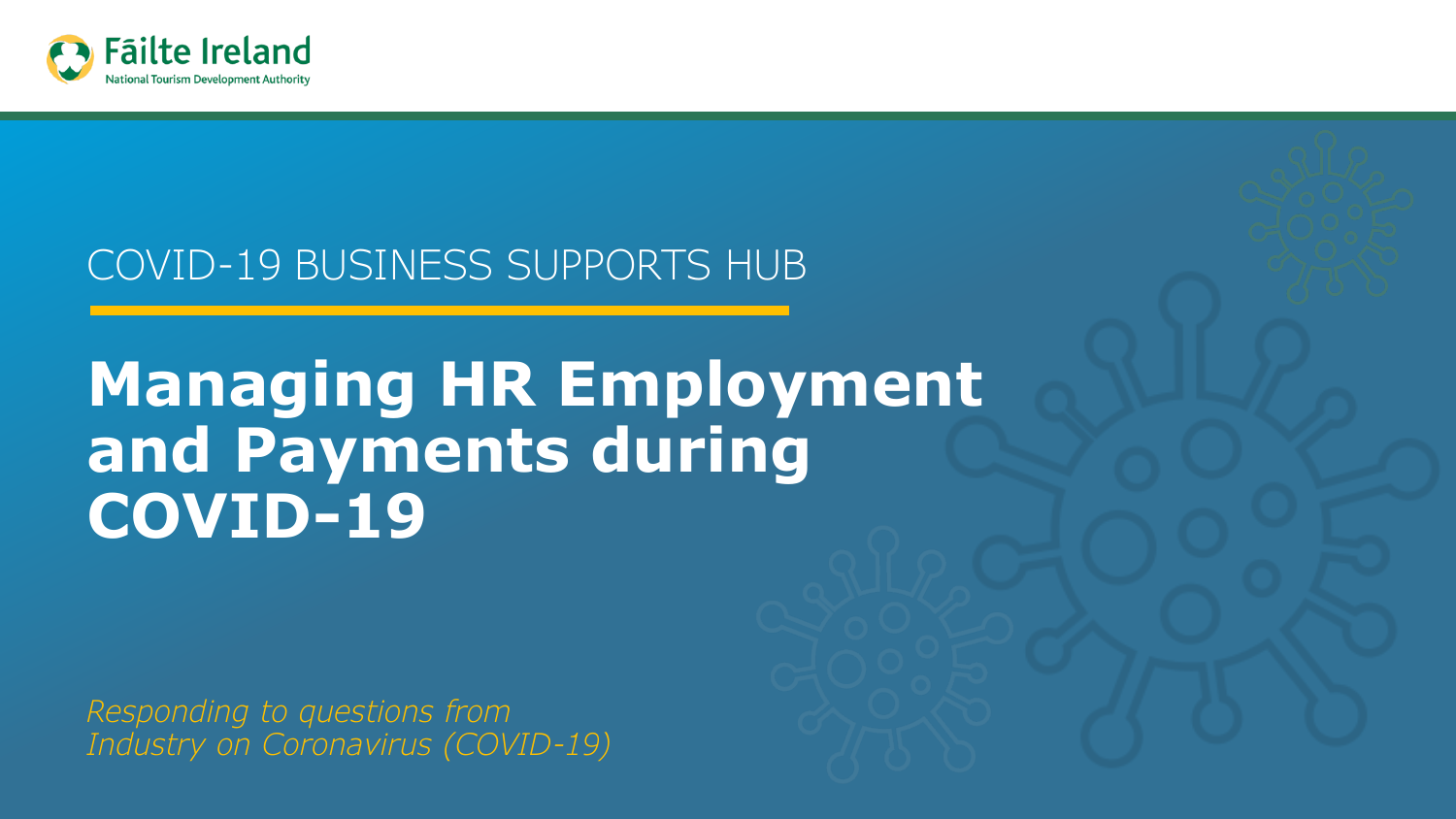

# Key Topics

- **Recap**
- **EXECUTE:** Illness / Absence in the Workplace
- **Property** Policies & Practices for COVID-19
- Short-time / Lay-off / Redundancy
- Payment Options & Supports
- Remote Working Considerations
- Live Q&A

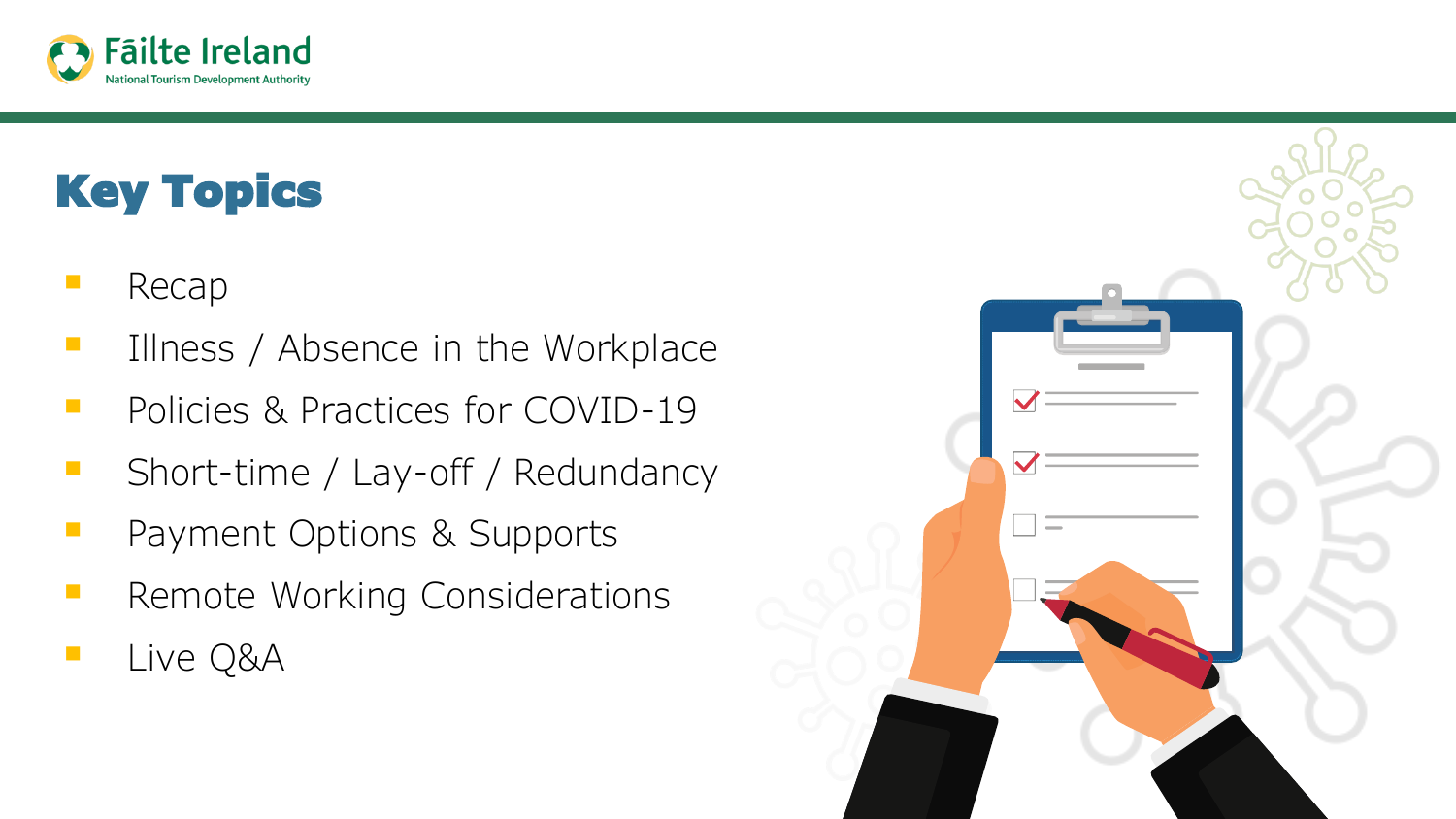

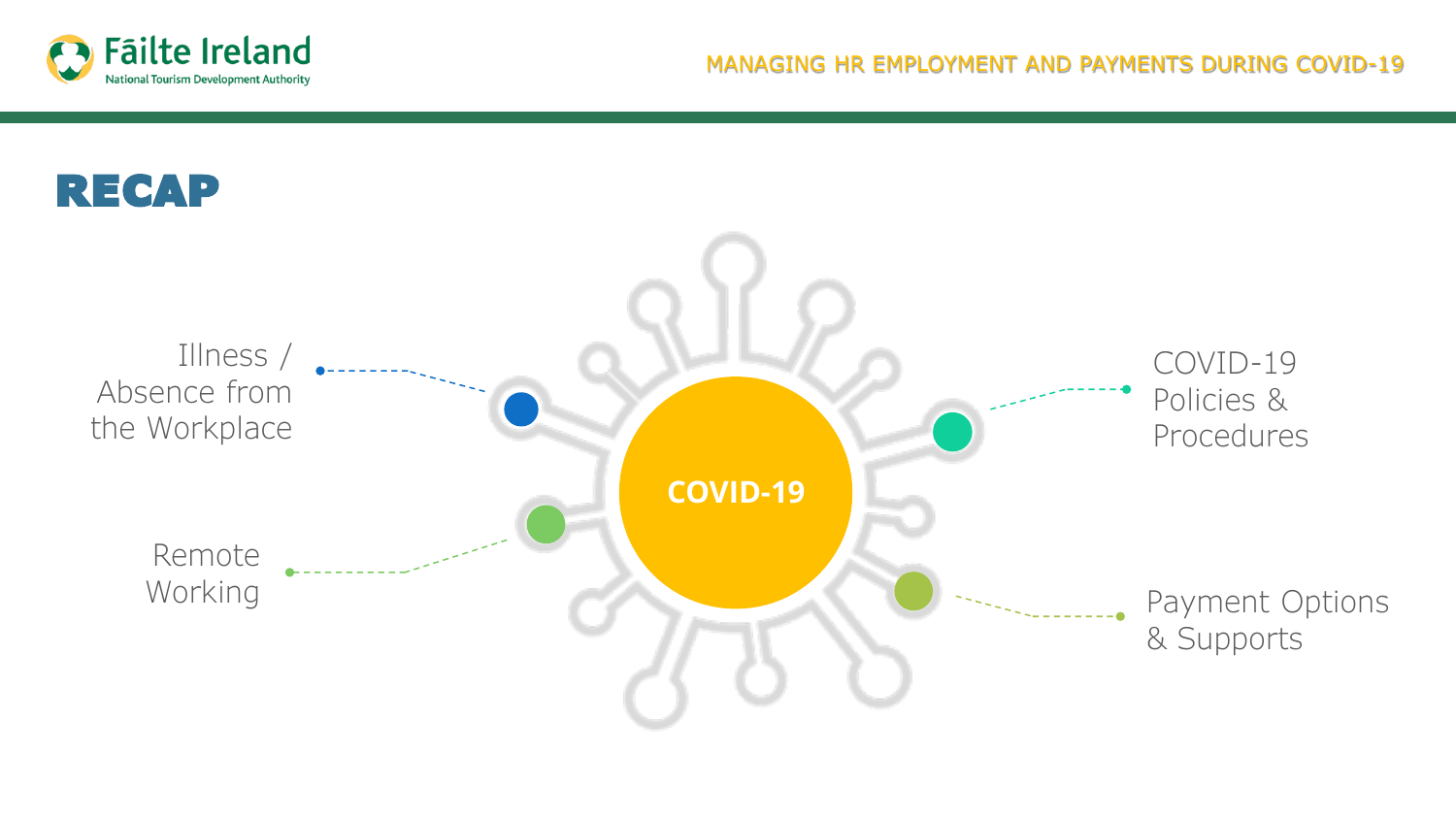

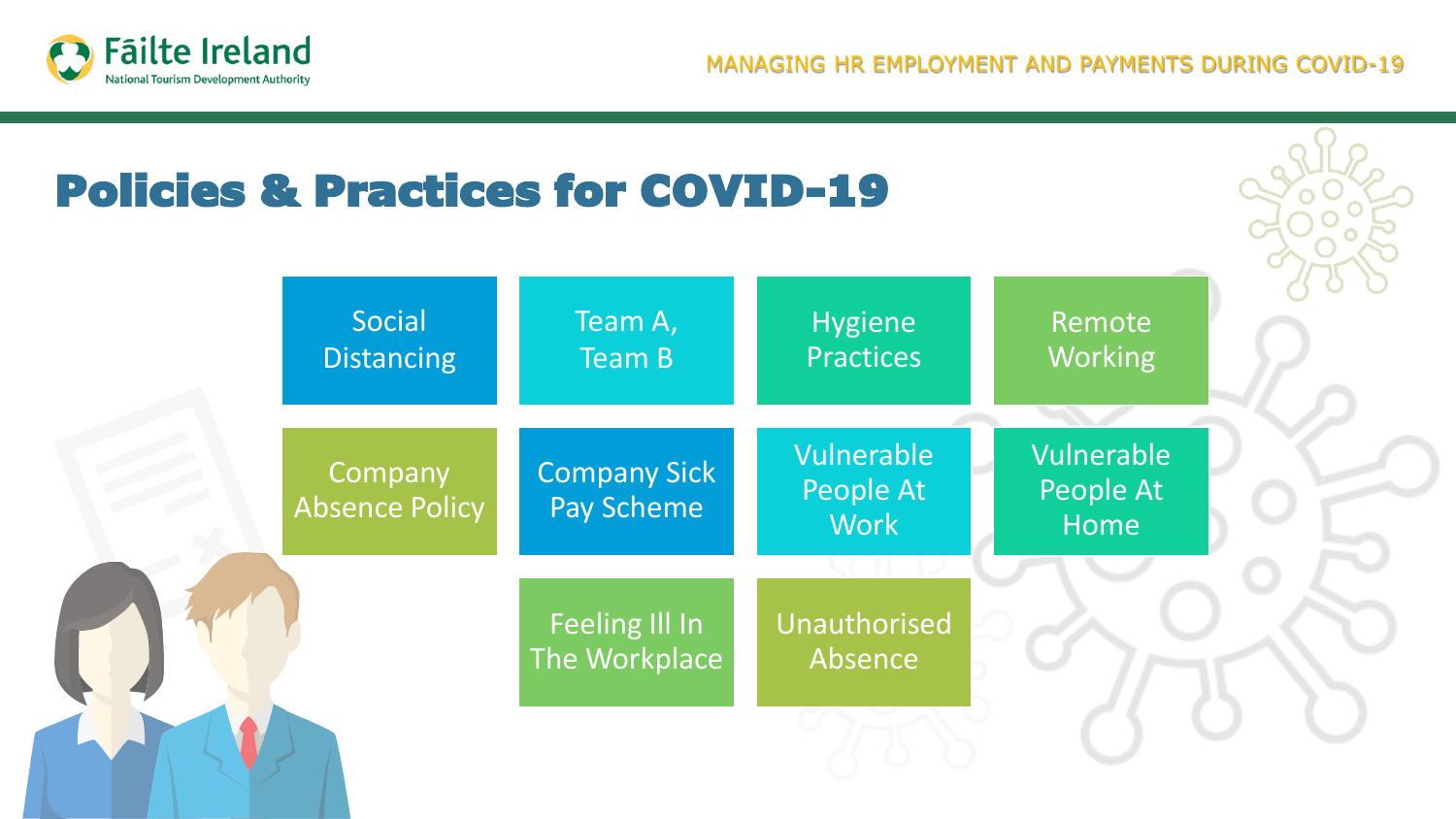

# Staffing Options for Employers

- Occurs if you don't have full-time work for staff
- Need to reduce hours to less than half or less than 3 days
- Available to facilitate jobsharing or reduced working hours for employees while still maintaining cover for key areas

- Requires you to have no work available for a specific period of time
- E.g. at the moment you may not have work for the next 2 weeks and will reassess the situation then

### Short-time **Lay-off** Lay-off Redundancy

- Occurs when you have no work for the employee for the foreseeable future
- exists

The position no longer

Employee option to activate from lay-off paused until 21st May 2020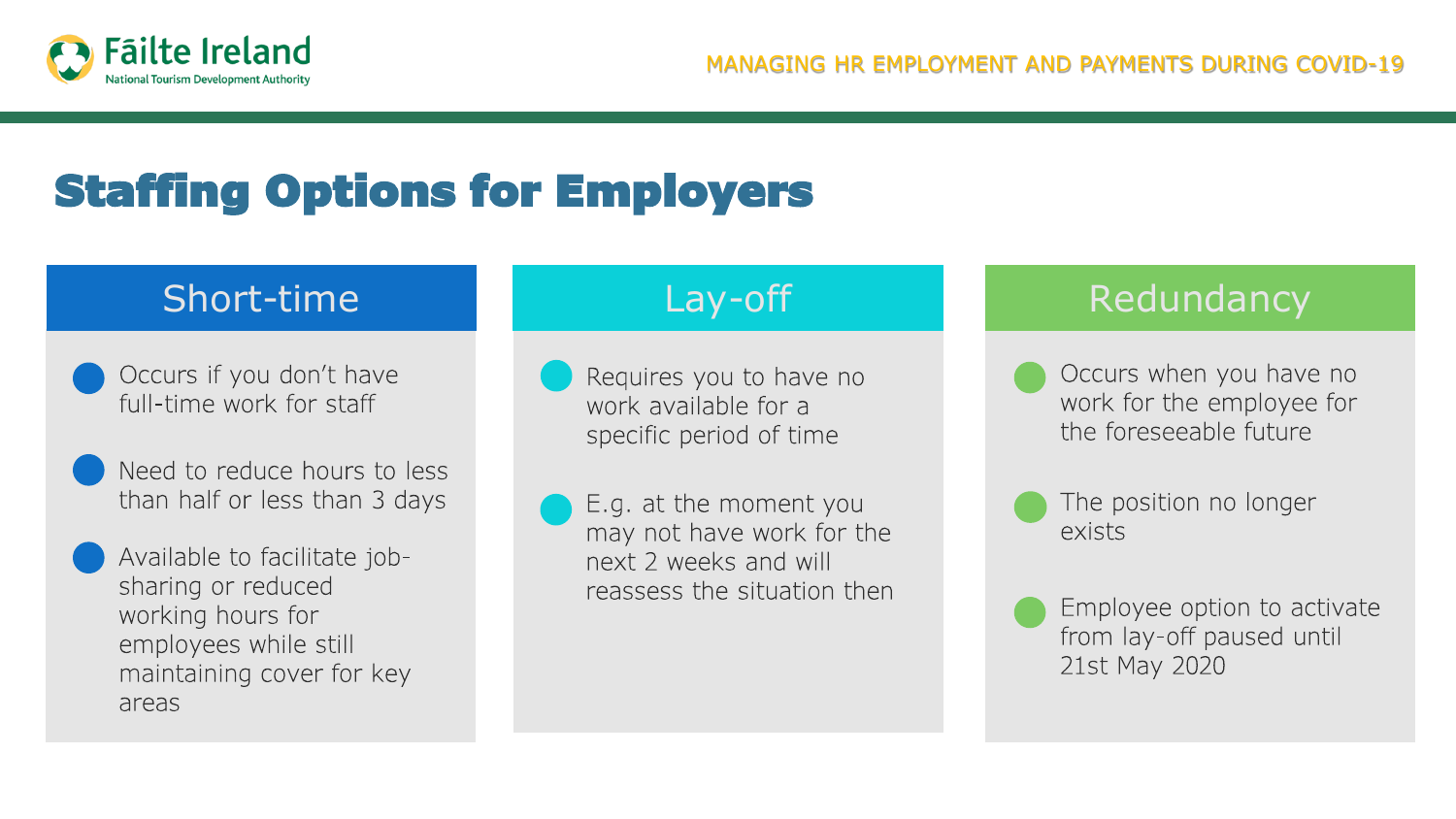

## Payment Options & Supports

#### **Short-term Work Support**

- •Reduce hours or days
- Periods of temporary difficulty without permanent layoffs
- Form of Jobseeker's Benefit income support payment (under 66) when temporarily placed on shorter working week
- Payment made in respect of regular salary for days they are no longer working - must work 3 or less days per week
- Must be full time and meet PRSI payment criteria to apply

#### **COVID-19 Pandemic Unemployment Payment (CPUP)**

- •Available where
- a) Unable to provide work, or b) Cessation is not permanent provides employee with notice
- For employers unable to continue to pay them (e.g. in layoff situation)
- •Available to employees and self-employed - lost employment due to COVID-19
- •€350 per week for up to 12 weeks.

### **Wage Subsidy Scheme**

#### •Available to all sectors

- To qualify employers must:
- a) Economic disruption
- b) Min 25% decline in turnover
- c) Can't pay wages / outgoings
- d) Retain employees on payroll.
- •On payroll as at 29th Feb 2020, and payroll submission made to Revenue in period from 1st Feb 2020 to 15th Mar 2020
- •Employee must sign off other supports to avail of this so no duplicate supports (e.g. Pandemic Unemployment Payment) from the DEASP.

### **Illness Benefit for COVID-19 Absences**

- •€350 vs €203 (normal illness benefit)
- •Self isolating (2 weeks)
- •Diagnosed with COVID-19 (max 10 weeks)
- •Contacted by HSE through contract tracing (2 weeks)
- •Returning from travel (2 weeks)
- Has to be certified
- Paper application for Illness Benefit (Form IB1)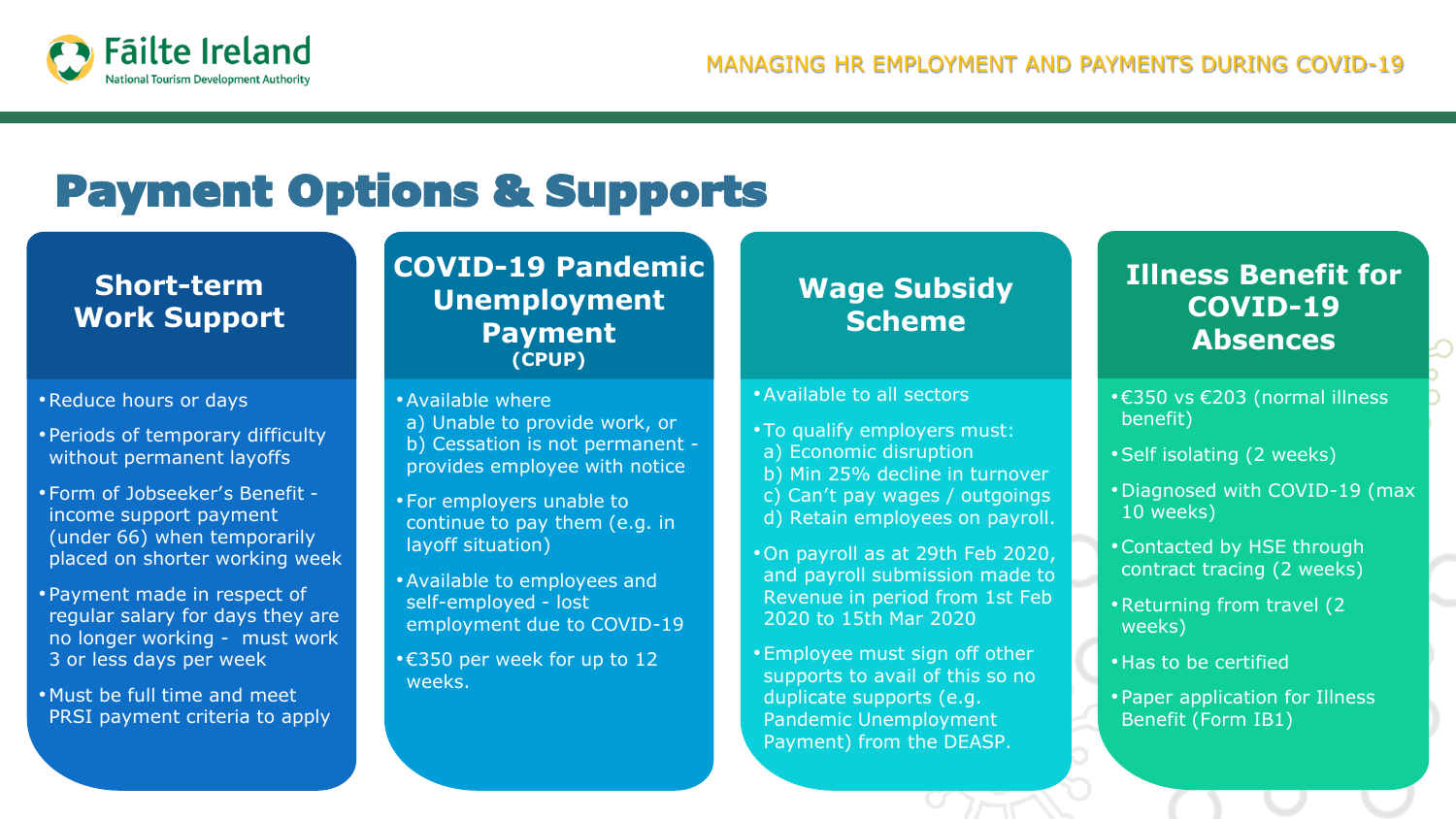

# Remote Working Considerations



Remote Working Checklist? Feasibility



2 Remote Working Policy?



3 Virtual Communication



4 **Daily Virtual Huddles** 



5 **J** Online Diary



6 Virtual Open Door (Management)

Data Protection

8 Top Tips For Managers



**9** Top Tips For Employees

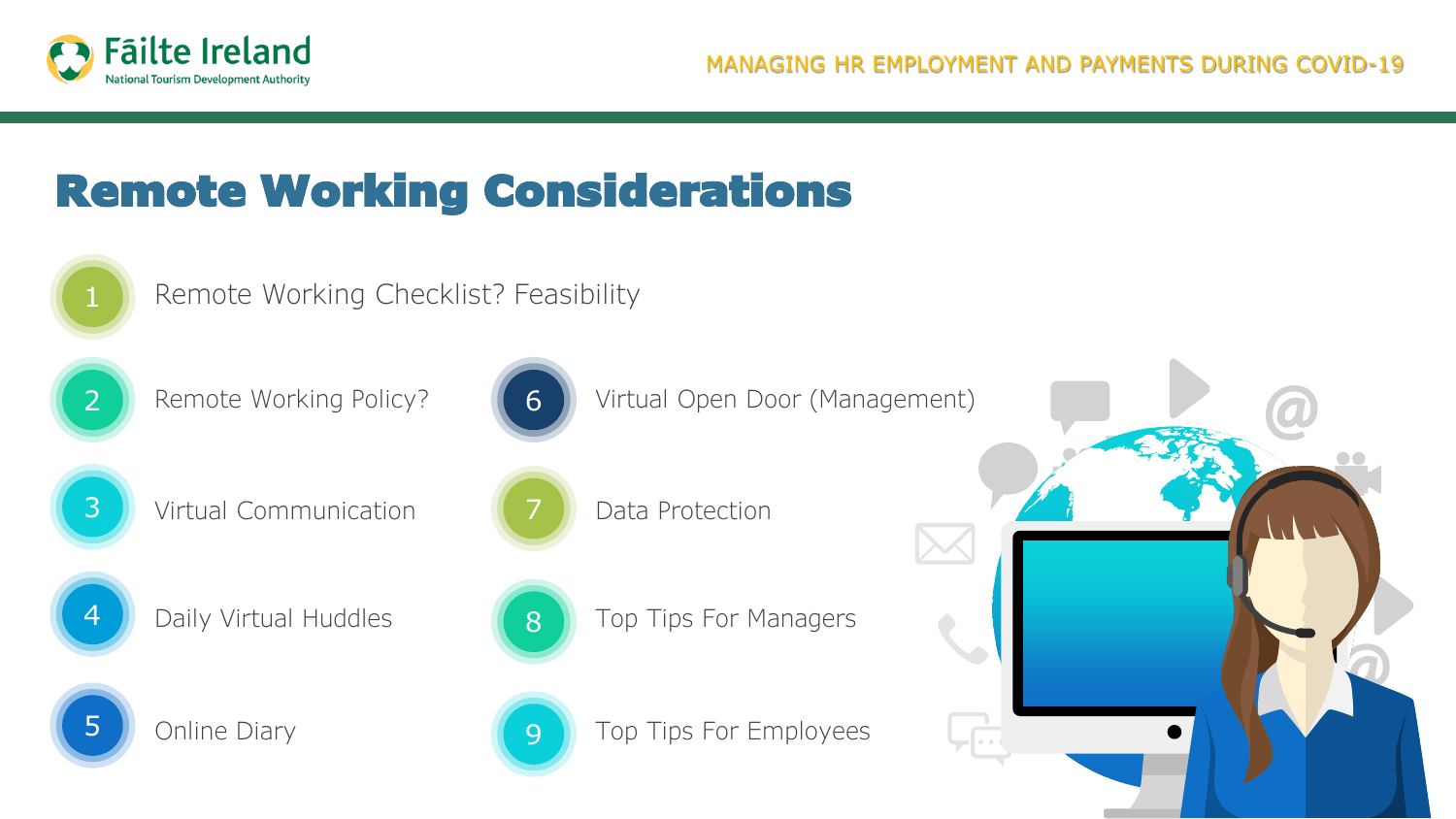

# What do I do now?



Keep up to date on any new legislation via the COVID-19 Business Supports page on [www.failteireland.ie](http://www.failteireland.ie/) and [www.gov.ie](http://www.gov.ie/)



Maintain Communication with Employees



03 Ensure you have policies in place to adhere to & give you guidance

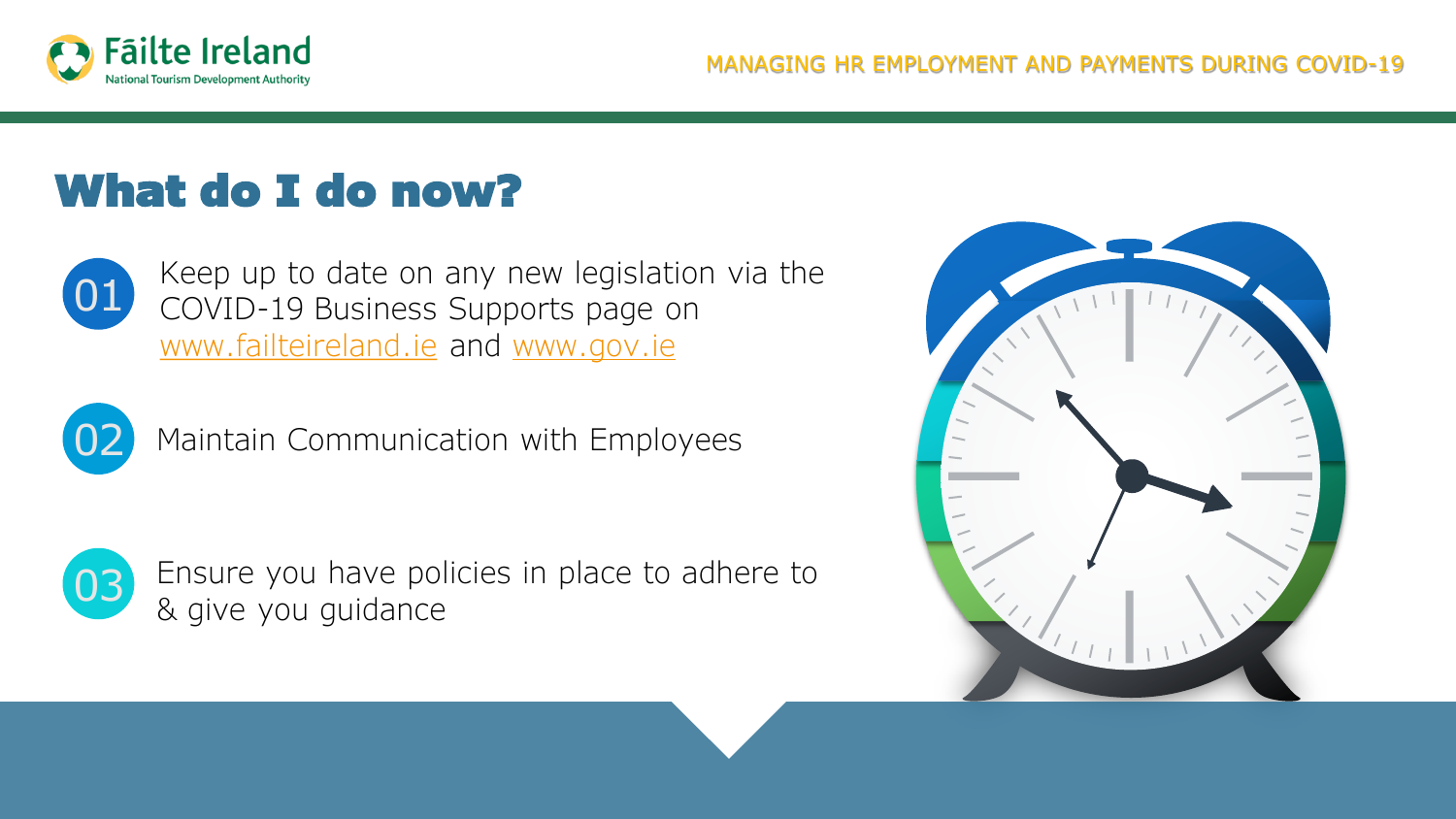

### MANAGING HR EMPLOYMENT AND PAYMENTS DURING COVID-19

**Q&A**